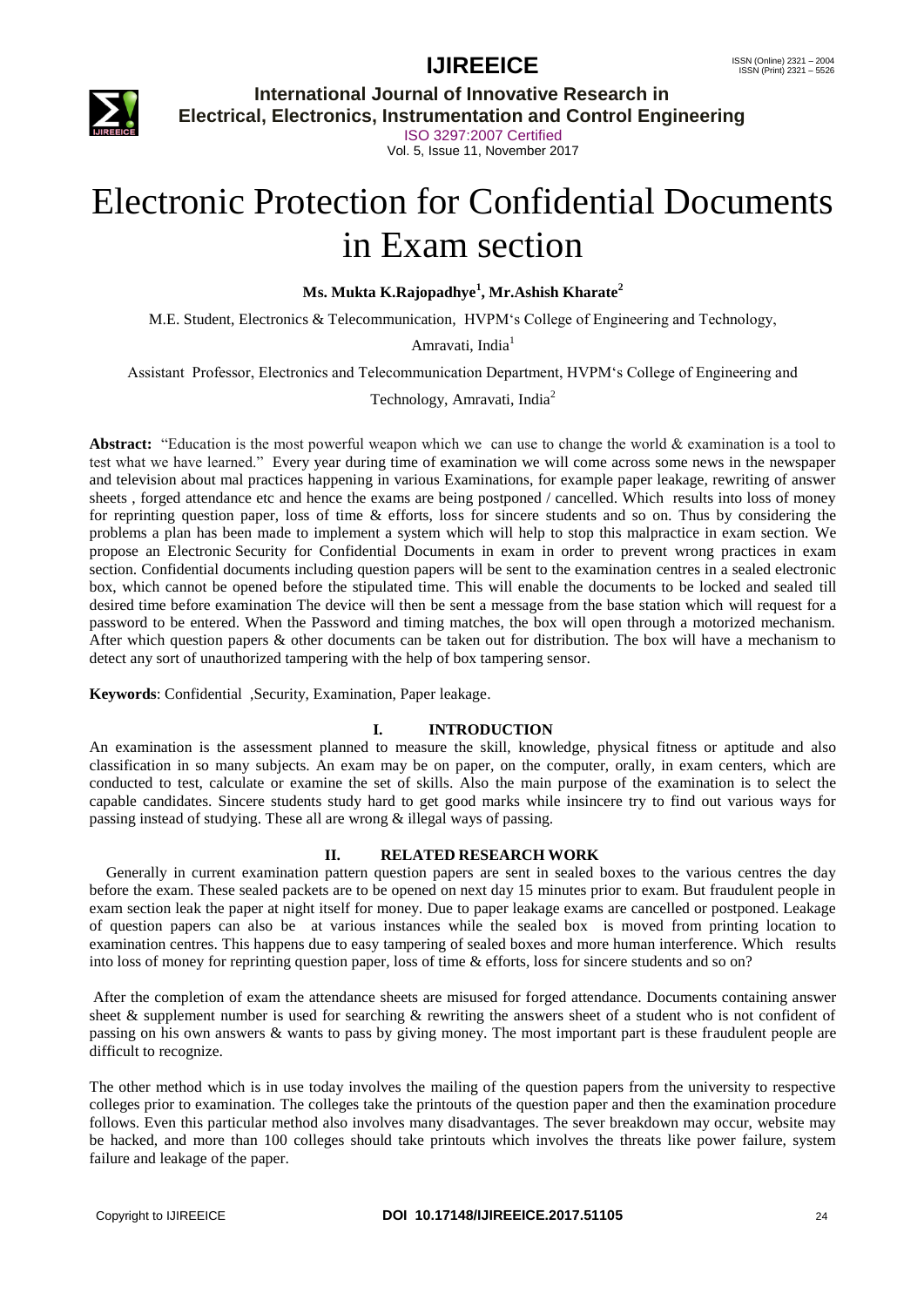

# **International Journal of Innovative Research in**

**Electrical, Electronics, Instrumentation and Control Engineering**

ISO 3297:2007 Certified Vol. 5, Issue 11, November 2017

These all situations are very critical& must be considered seriously and suitable action must be implemented. We propose an electronic protection in order to prevent all such documents from their misuse & proper implementation of Examinations.

#### **Feature of this project:**

•This Project is designed and implemented by GSM and RFID technology.

•This project can be used to protect important documents like

- **1)** Question papers from leakage
- **2)** Attendance sheets to avoid forged attendance
- **3)** Documents containing details of supplements
- **4)** Documents containing answer sheet no. of respective students.
- **5)** Answer sheets for avoiding rewriting after examination is complete.

#### **III. BLOCK DIAGRAM & WORKING OF PROPOSED SYSTEM**

#### **Block Diagram:**



GSM modem is connected to the box containing confidential documents along with the microcontroller.

• Mobile of Authorized person in University board acts as the Base station.

- To open the confidential documents box, RFID is needed to be swiped with a valid RFID tagand then RFID will compare with RAM data such as RFID address, RTC date and time.
- If the comparison is failure , then controller sends "WRONG ACCESS" message to the Base station through GSM modem and If anybody tries to open the box before the pre-defined time with a valid RFID tag also, then controller sends "RULES VIOLATED" message to the Base station through GSM modem.
- The password is sent from the Base station to the particular authority at the time of opening the BOX.
- If the comparison is success, then the controller is waits for the password. If the person enters the wrong password, then controller sends " WRONG PASSWORD" message to the Base station through GSM modem. If the person enters the correct password, then BOX is opened with the help of stepper motor. This will enable the documents to be locked and sealed till the point in time when the documents need to be brought out for the distribution to the related people. The box will have a mechanism to detect any sort of unauthorized tampering with the help of box tampering sensor.GSM modem is connected to the box containing confidential documents along with the microcontroller. Mobile of Authorized person in University board acts as the Base station.
- To open the confidential documents box, RFID is needed to be swiped with a valid RFID tag and then RFID will compare with RAM data such as RFID address, RTC date and time.
- If the comparison is failure , then controller sends "WRONG ACCESS" message to the Base station through GSM modem and If anybody tries to open the box before the pre-defined time with a valid RFID tag also, then controller sends "RULES VIOLATED" message to the Base station through GSM modem.
- The password is sent from the Base station to the particular authority at the time of opening the BOX.
- Copyright to IJIREEICE **DOI 10.17148/IJIREEICE.2017.51105** 25 • If the comparison is success, then the controller is waits for the password. If the person enters the wrong password, then controller sends " WRONG PASSWORD" message to the Base station through GSM modem. If the person enters the correct password, then BOX is opened with the help of stepper motor. This will enable the documents to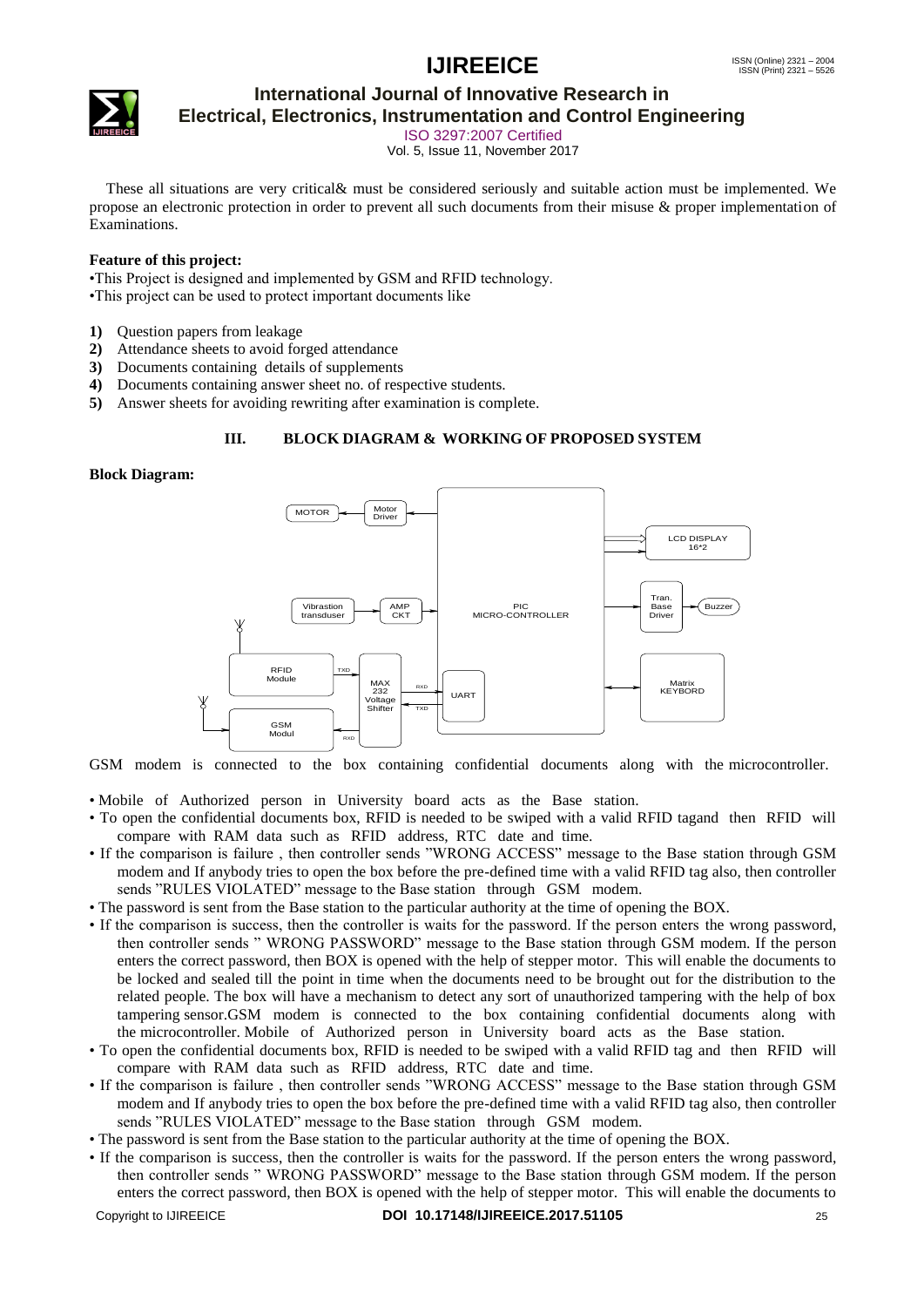

# **International Journal of Innovative Research in**

**Electrical, Electronics, Instrumentation and Control Engineering**

ISO 3297:2007 Certified Vol. 5, Issue 11, November 2017

be locked and sealed till the point in time when the documents need to be brought out for the distribution to the related people.The box will have a mechanism to detect any sort of unauthorized tampering with the help of box tampering sensor.

#### **Working:**

- $\triangleright$  GSM modem is connected to the box containing confidential documents along with the microcontroller.
- Mobile of Authorized person in University board acts as the Base station.
- $\triangleright$  To open the confidential documents box, RFID is needed to be swiped with a valid RFID tag and then RFID will compare with RAM data such as RFID address, RTC date and time.
- If the comparison is failure , then controller sends "WRONG ACCESS" message to the Base station through GSM modem and If anybody tries to open the box before the pre-defined time with a valid RFID tag also, then controller sends "RULES VIOLATED" message to the Base station through GSM modem.
- $\triangleright$  The password is sent from the Base station to the particular authority at the time of opening the BOX.
- If the person enters the correct password, then BOX is opened with the help of stepper motor.
- This will enable the documents to be locked and sealed till the point in time when the documents need to be brought out for the distribution to the related people. The box will have a mechanism to detect any sort of unauthorized tampering with the help of box tampering sensor.
- $\triangleright$  Same procedure will be repeated at the completion of exam. The box needs to be closed on or before specified time for example 15 or 20 mins. Message will be sent to the base station as "Rules Violated".
- If it is not closed within specified time it will be considered as something is going wrong at exam centre. & The university will take the necessary steps to find out the reasons  $\&$  will take action against any mal practises if any. Once it is locked it cannot be opened without password from base station. Hence it can be considered as safe and secure system.

#### **IV. MAJOR COMPONENTS**

#### **1)Microcontroller PIC18F452**

**DIP** 

| <b>MCLR/VPP</b><br>RA0/AN0<br>RA1/AN1<br>RA2/AN2/VREF-<br>RA3/AN3/VREF+<br>RA4/T0CKI<br>RA5/AN4/SS/LVDIN<br>RE0/RD/AN5<br>RE1/WR/AN6<br>RE2/CS/AN7<br>VDD<br>Vss<br><b>OSC1/CLKI</b><br>OSC2/CLKO/RA6<br>RC0/T1OSO/T1CKI<br>RC1/T10SI/CCP2*<br>RC2/CCP1<br>RC3/SCK/SCL<br>RD0/PSP0<br>RD1/PSP1 | 2<br>3<br>4<br>5<br>6<br>7<br>8<br>g<br>10<br>11<br>12<br>13<br>14<br>15<br>16<br>17<br>18<br>19<br>20 | ົ<br>10<br>₹<br>₫<br>₩<br>₩<br>ن<br>ھ<br>۳<br>٥<br>ñ | RB7/PGD<br>40<br>۰<br>RB6/PGC<br>39<br>RB5/PGM<br>38<br>RB4<br>37<br>RB3/CCP2*<br>36<br>RB <sub>2</sub> /INT <sub>2</sub><br>35<br>RB <sub>1</sub> /INT <sub>1</sub><br>34<br>RB0/INTO<br>33<br>VDD<br>32<br>- Vss<br>31<br>RD7/PSP7<br>30<br>۰<br>RD6/PSP6<br>29<br>RD5/PSP5<br>28<br>RD4/PSP4<br>27<br><b>RC7/RX/DT</b><br>26<br>RC6/TX/CK<br>25<br>RC5/SDO<br>24<br>RC4/SDI/SDA<br>23<br>RD3/PSP3<br>22<br>RD2/PSP2<br>21 |
|------------------------------------------------------------------------------------------------------------------------------------------------------------------------------------------------------------------------------------------------------------------------------------------------|--------------------------------------------------------------------------------------------------------|------------------------------------------------------|------------------------------------------------------------------------------------------------------------------------------------------------------------------------------------------------------------------------------------------------------------------------------------------------------------------------------------------------------------------------------------------------------------------------------|
|                                                                                                                                                                                                                                                                                                |                                                                                                        |                                                      |                                                                                                                                                                                                                                                                                                                                                                                                                              |

High Performance RISC CPU:

- C compiler optimized architecture/instruction set
- Source code compatible with the PIC16 and PIC17 instruction sets
- Linear program memory addressing to 32 Kbytes
- Linear data memory addressing to 1.5 Kbytes
- Peripheral Features:
- Up to 10 MIPs operation:
- DC 40 MHz osc./clock input
- 4 MHz 10 MHz osc./clock input with PLL active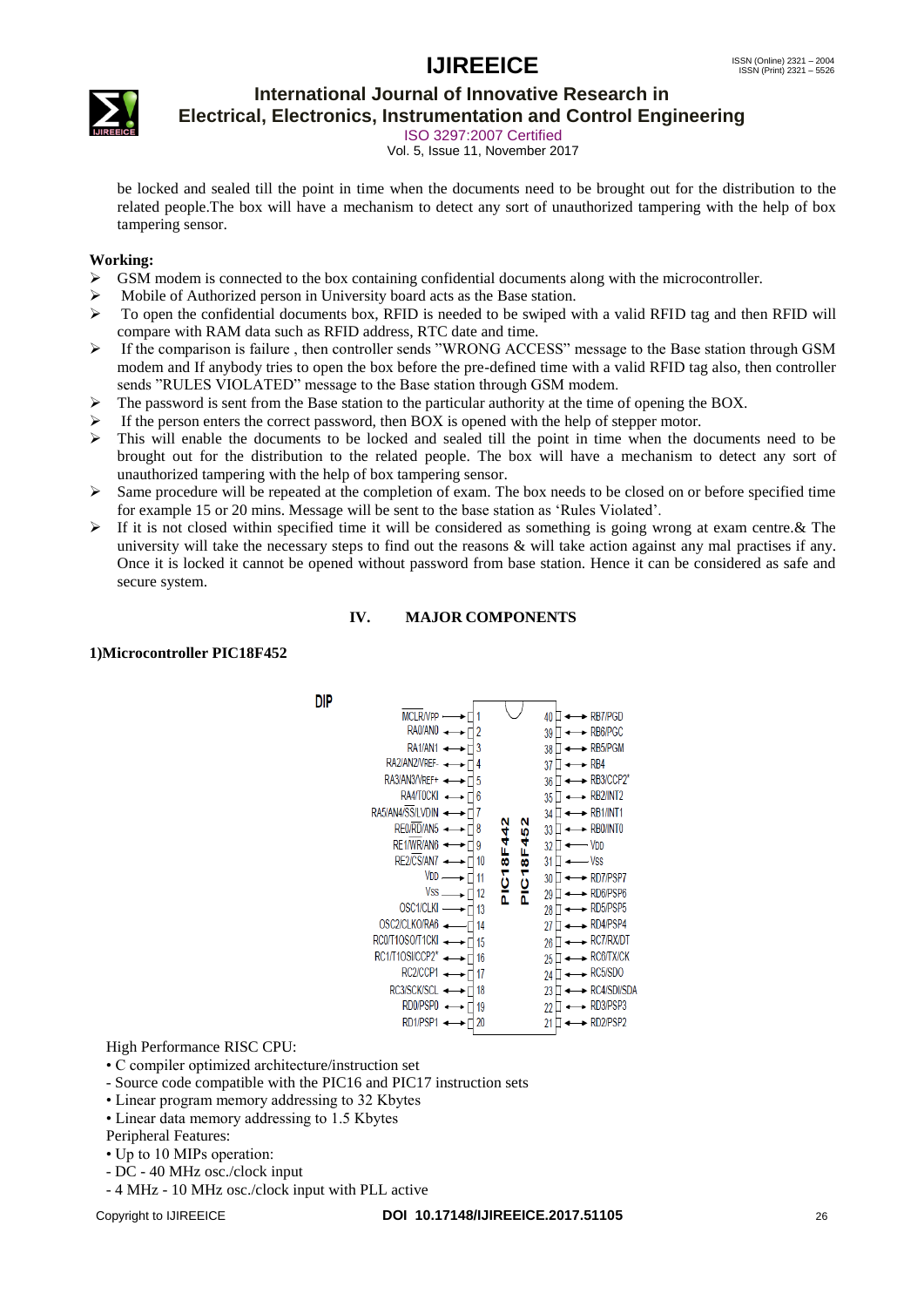

#### **International Journal of Innovative Research in Electrical, Electronics, Instrumentation and Control Engineering**

ISO 3297:2007 Certified

Vol. 5, Issue 11, November 2017

- 16-bit wide instructions, 8-bit wide data path
- Priority levels for interrupts

• 8 x 8 Single Cycle Hardware Multiplier

#### **2)Liquid Crystal Display:**

 An LCD consists of two glass panels, with the liquid crystal material sand witched in-between them. The inner surface of the glass plates are coated with transparent electrodes which define the character, symbols or patterns to be displayed polymeric layers are present in between the electrodes and the liquid crystal, which makes the liquid crystal molecules to maintain a defined orientation angle.

 One each polarizer"s are pasted outside the two glass panels. These polarizer"s would rotate the light rays passing through them to a definite angle, in a particular direction

When the LCD is in the off state, light rays are rotated by the two polarizer's and the liquid crystal, such that the light rays come out of the LCD without any orientation, and hence the LCD appears transparent.When sufficient voltage is applied to the electrodes, the liquid crystal molecules would be aligned in a specific direction. The light rays passing through the LCD would be rotated by the polarizer"s, which would result in activating / highlighting the desired characters. The LCD"s are lightweight with only a few millimeters thickness. Since the LCD"s consume less power, they are compatible with low power electronic circuits, and can be powered for long durations.

 The LCD doesn"t generate light and so light is needed to read the display. By using backlighting, reading is possible in the dark. The LCD"s have long life and a wide operating temperature range. Changing the display size or the layout size is relatively simple which makes the LCD"s more customer friendly.

Pin Diagram:

The Pin diagram for LCD is shown in the following fig.



#### **3) GSM Module:**

3) GSM Module:<br>GSM is short for Global System for Mobile communication system. It provides three main services of short message, speech communication and data communication. Because service of short message makes the wireless communication module more popular to be used, wireless communication module is also called GSM short message module. The GSM Modem can accept any GSM network operator SIM card and act just like a mobile phone with its own unique phone number. The GSM modem can use its RS232 port to communicate and develop embedded applications. Applications like SMS Control, data transfer, remote control and logging can be developed easily. The modem can either be connected to PC serial port directly or to any microcontroller. It can be used to send and receive SMS or make/receive le<br>: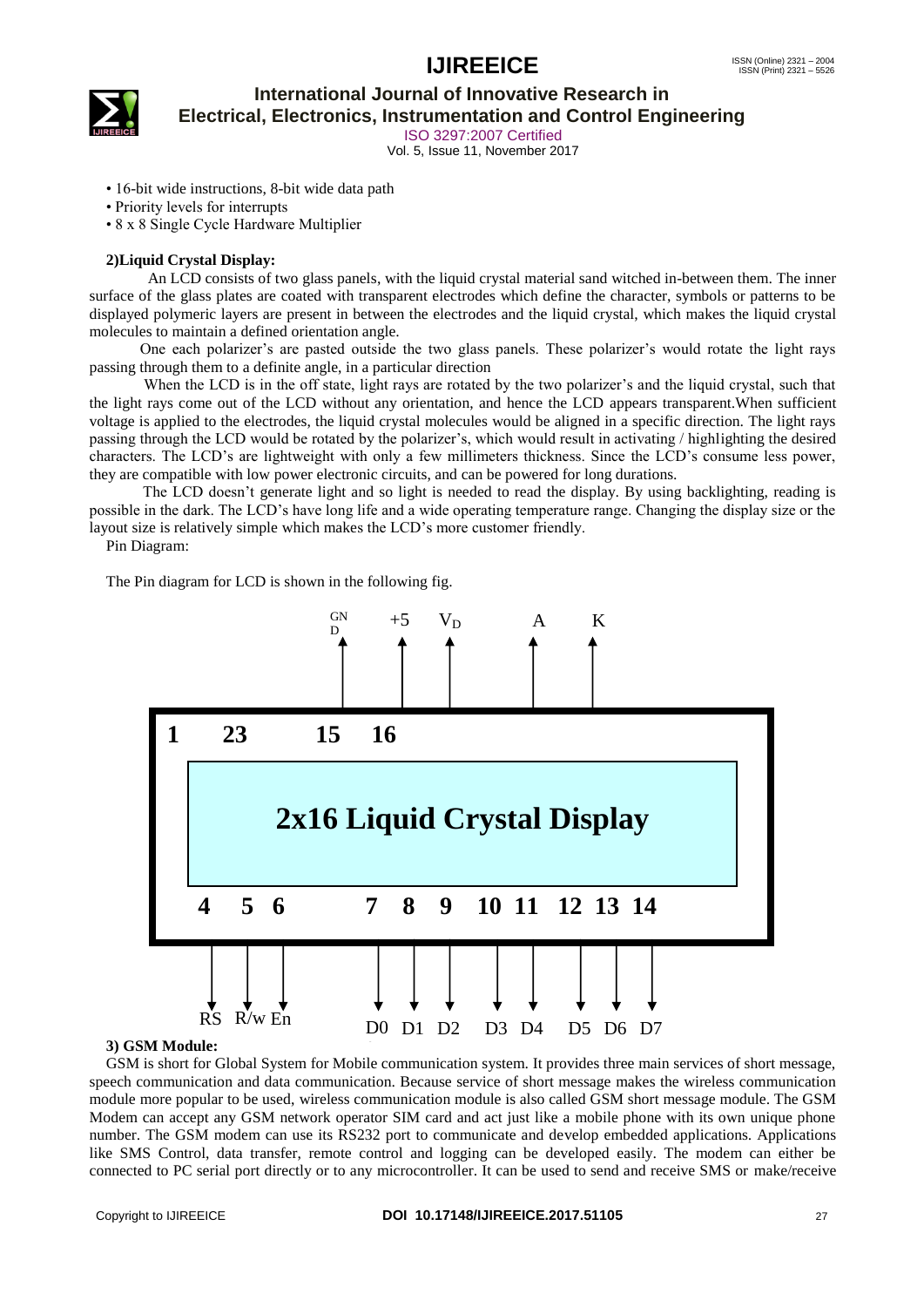

### **International Journal of Innovative Research in**

**Electrical, Electronics, Instrumentation and Control Engineering**

ISO 3297:2007 Certified

Vol. 5, Issue 11, November 2017

voice calls. It can also be used in GPRS mode to connect to internet and do many applications for data logging and control.

#### **4) Regulator LM78L05:**

The LM78XX series of three terminal regulators is available with several fixed output voltages making them useful in a wide range of applications One of these is local on card regulation eliminating the distribution problems associated with single point regulation The voltages available allow these regulators to be used in logic systems instrumentation HiFi and other solid state electronic equipment Although designed primarily as fixed voltage regulators these devices can be used with external components to obtain adjustable voltages and currents . The LM78XX series is available in an aluminum TO-3 package which will allow over 10A load current if adequate heat sinking is provided Current limiting is included to limit the peak output current to a safe value Safe area protection for the output transistor is provided to limit internal power dissipation If internal power dissipation becomes too high for the heat sinking provided the thermal shutdown circuit takes over preventing the IC from overheating Considerable effort was expanded to make the LM78XX series of regulators easy to use and mininize the number of external components.

It is not necessary to bypass the output although this does improve transient response Input bypassing is needed only if the regulator is located far from the filter capacitor of the power supply. For output voltage other than 5V, 12V and 15V the LM117 series provides an output voltage range from 12V-57V.

#### **5) RFID:**

The SMB130 is a 28 pin DIP module that includes all necessary components for a 13.56 MHz RFID, aside from a PCB antenna. The module communicates over UART or I2C with simple protocols. It also has 2 general purpose inputs and 2 general purpose outputs for switches, relays, etc.

#### *6)* **Keypad:**

Various types of key pads are available in market like push button keypad, membrane switch keypad, capacitive touch keypad, resistive touch keypad, etc. Out of these the push button keypad is to be used due to high rigidity as well as low cost as compare to other keypads. As the password contains only numeric values a 4X4 keypad can be use to load the password into processor. It consists of 16 buttons arranged in the form of an array containing four lines and columns.

#### **V. ADVANTAGES**

- 1) It will Reduce efforts in maintaing discipline in examination
- 2) Reduce wastage of money in reprinting exam stationary,& conduction of re-exam.
- 3) Continuous monitoring can be done.
- 4) Counting can be read from a remote place.
- 5) Fine design & Mini appearance & easy to handle

#### **VI. DISADVANTAGES**

- 1) In large scale devise handling will be complex .
- 2) Mechanical assembly is more complex
- 3) Battery always check for charging.

#### **VII. APPLICATIONS**

- To prevent the leakage of examination question papers.
- $\triangleright$  To protect some secret papers.
- $\triangleright$  The same box can be used to seal the answer sheet and can be sent to evaluation centers.
- To protect secret and confidential papers related to corporate at the time of tender filing.
- $\triangleright$  To protect secret and confidential papers of our country like foreign policy, union budget before its announcement to public. The proposed safe & secure system will avoid its leakage or its manipulation.

#### **VIII. CONCLUSION**

From the proposed system we can protect various confidential documents in exam section where exam centres are large in number & far away from university & chances of malpractices are more. This system will help bright & hard worker student to succeed in exam  $\&$  it will improve the standard of exam pattern  $\&$  hence the education system.

#### Copyright to IJIREEICE **DOI 10.17148/IJIREEICE.2017.51105** 28